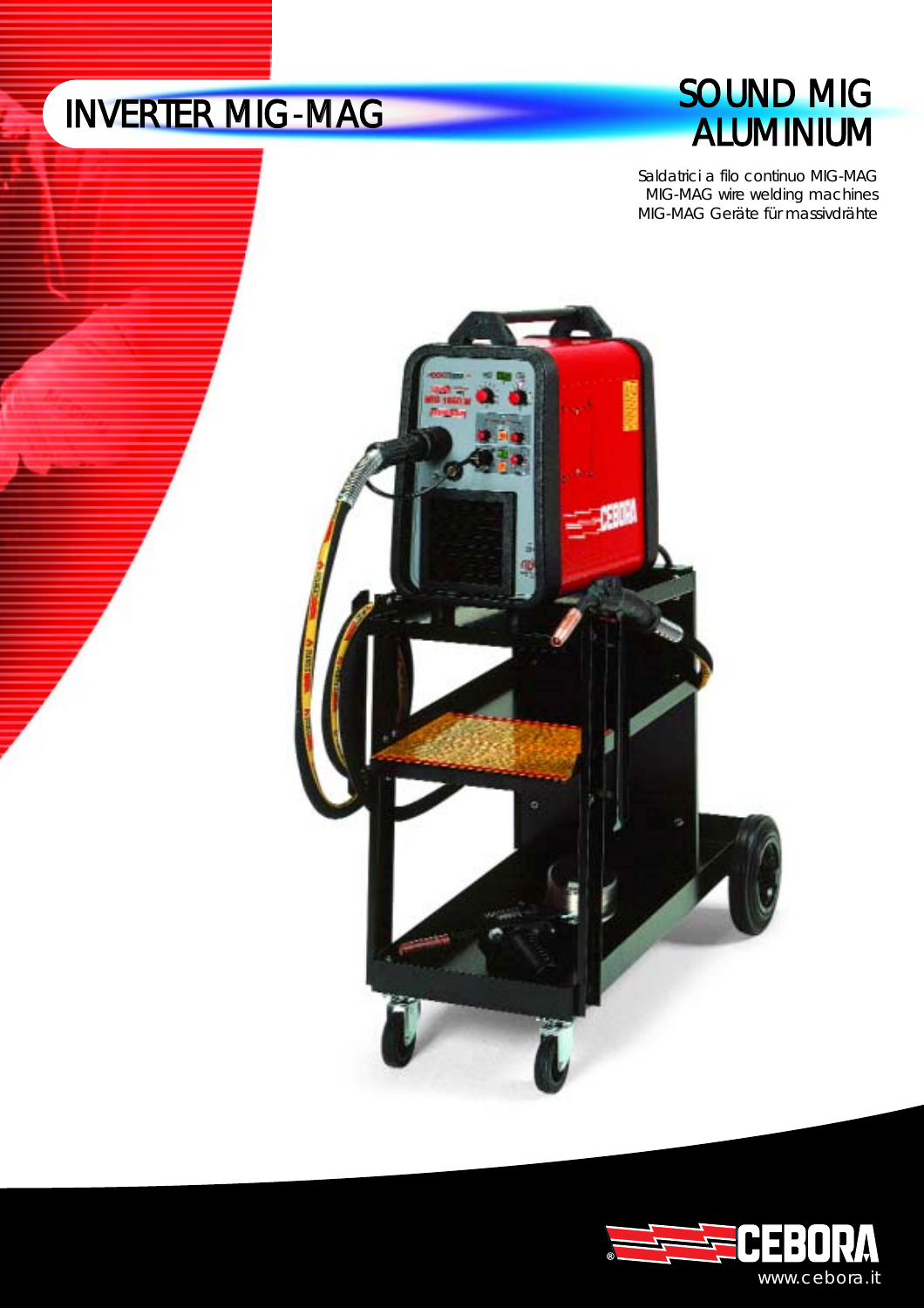Cebora ha creato il generatore **MIG SOUND 1660/M ALUMINIUM** come una macchina di media potenza, compatta, che richiede basse esigenze impiantistiche, ma è altamente flessibile nell'utilizzo. MIG SOUND 1660/M ALUMINIUM é un generatore dedicato ad impieghi anche produttivi di media entità, grazie all'elevato fattore di servizio, calcolato a 40°C (160A al 60%); è, inoltre, una macchina flessibile, adatta a situazioni di lavoro tradizionalmente "delicate", come la saldatura di alluminio di piccolo spessore o di lamiere zincate, grazie all'eccezionale controllo delle variabili di saldatura dovuto alla tecnologia ad inverter.

L'impiego di curve sinergiche, per l'individuazione dei parametri ideali per ogni condizione di saldatura, rende l'interfaccia utente particolarmente immediata e "friendly".



Cebora has created the power source **MIG SOUND 1660/M ALUMINIUM** as a compact, medium-power machine with low system requirements, but highly flexible in use.

MIG SOUND 1660/M ALUMINIUM is a power source dedicated to medium-sized applications, including manufacturing, thanks to its high duty cycle calculated at 40°C (160A - 60%); It is also a flexible machine, suitable for traditionally "tricky" work situations, such as welding thin aluminum or galvanized sheet metal, thanks to its exceptional control of the welding variables using inverter technology.

The use of synergic curves to identify the ideal parameters for any welding conditions, makes this power source especially user-friendly.



Die Stromquelle **MIG SOUND 1660/M ALUMINIUM** von Cebora ist eine kompakte Maschine mittlerer Leistung, die keine großen anwendungstechnischen

Anforderungen stellt, jedoch äußerst anwendungsflexibel ist. Die MIG SOUND 1660/M ALUMINIUM ist eine Stromquelle, die sich dank der hohen Einschaltdauer (160 A mit ED 60% bei 40°C) für den mittleren Einsatz eignet. Ihre Flexibilität beweist die Maschine dank der Inverter-Technologie bei normalerweise als "heikel" angesehenen Arbeitsbedingungen wie z.B. beim Schweißen von Aluminium geringer Materialstärke und von verzinkten Blechen.

Die Verwendung von Synergiekurven zur Bestimmung der idealen Parameter für die jeweiligen Schweißbedingungen macht sie für den Benutzer besonders bedienungsfreundlich.

| SOUND 166/M            |                                              | <b>DATI TECNICI</b>                                                              | <b>SPECIFICATIONS</b>                                                   |                                                                         |
|------------------------|----------------------------------------------|----------------------------------------------------------------------------------|-------------------------------------------------------------------------|-------------------------------------------------------------------------|
| <b>ART</b>             | 284                                          |                                                                                  |                                                                         | <b>TECHNISCHE DATEN</b>                                                 |
| Œj                     | 230V<br>50/60 Hz                             | Alimentazione monofase                                                           | Single phase input                                                      | Einphasige Netzspannung                                                 |
| $\ddot{\mathbf{P}}$    | 4.6 KW                                       | Potenza di install, max.                                                         | Max. installed power                                                    | Max. Anschlusswert                                                      |
| <b>P</b>               | 6KVA max                                     | Potenza assorbita                                                                | Input power                                                             | Leistungsaufnahme                                                       |
| <b>AMPE</b>            | $15 \div 185A$                               | Corrente min. max. ottenibile<br>in saldatura                                    | Min. max. current that can<br>be obtained in welding                    | Min-Max Strom beim<br>Schweißen                                         |
| X%                     | 160A 60%                                     | Fattore di servizio (10 min.)                                                    | Duty Cycle (10 min.)                                                    | Einschaltdauer (10 min.)                                                |
|                        | <b>ELECTRONIC</b>                            | Regolazione continua                                                             | Stepless regulation                                                     | Stufenlose Regulierung                                                  |
| $\mathbf{D}$           | 0,6/0,8 FE<br>0,6/0,8/1,0 AL<br>0,6/0,8 INOX | Filo utilizzabile                                                                | Wire sizes that can be used                                             | Drahtstärke                                                             |
| $\bigoplus$            | Ø 200 mm<br>5Kg.                             | Bobina filo trainabile max.                                                      | Max. wire spool size                                                    | Max. Rollendurchmesser                                                  |
| $\mathcal{A}_{\mu\nu}$ |                                              | Saldatura per punti                                                              | Spot-welding                                                            | Punktschweißen                                                          |
| 者案                     |                                              | Con gas (filo pieno)<br>Sensa gas (filo animato)                                 | With gas (solid wire)<br>No gas (flux cored wire)                       | Mit Schutzgas (Volldraht) Kein<br>Schutzgas (Fülldraht)                 |
| <b>IP</b>              | 23                                           | Grado di protezione                                                              | Protection class                                                        | Schutzart                                                               |
| S                      |                                              | Idonea a lavorare in ambienti<br>con rischio accresciuto di<br>scosse elettriche | Authorized for use in areas<br>of increased hazard<br>of electric shock | Verwendung der Schweißgeräte<br>bei erhöhter elektrischer<br>Gefährdung |
| <u>itt</u>             | 20Kq                                         | Peso                                                                             | Weight                                                                  | Gewicht                                                                 |
| $\rightarrow$ 7 1      | 260x458x471                                  | Dimensioni                                                                       | <b>Dimensions</b>                                                       | Moße                                                                    |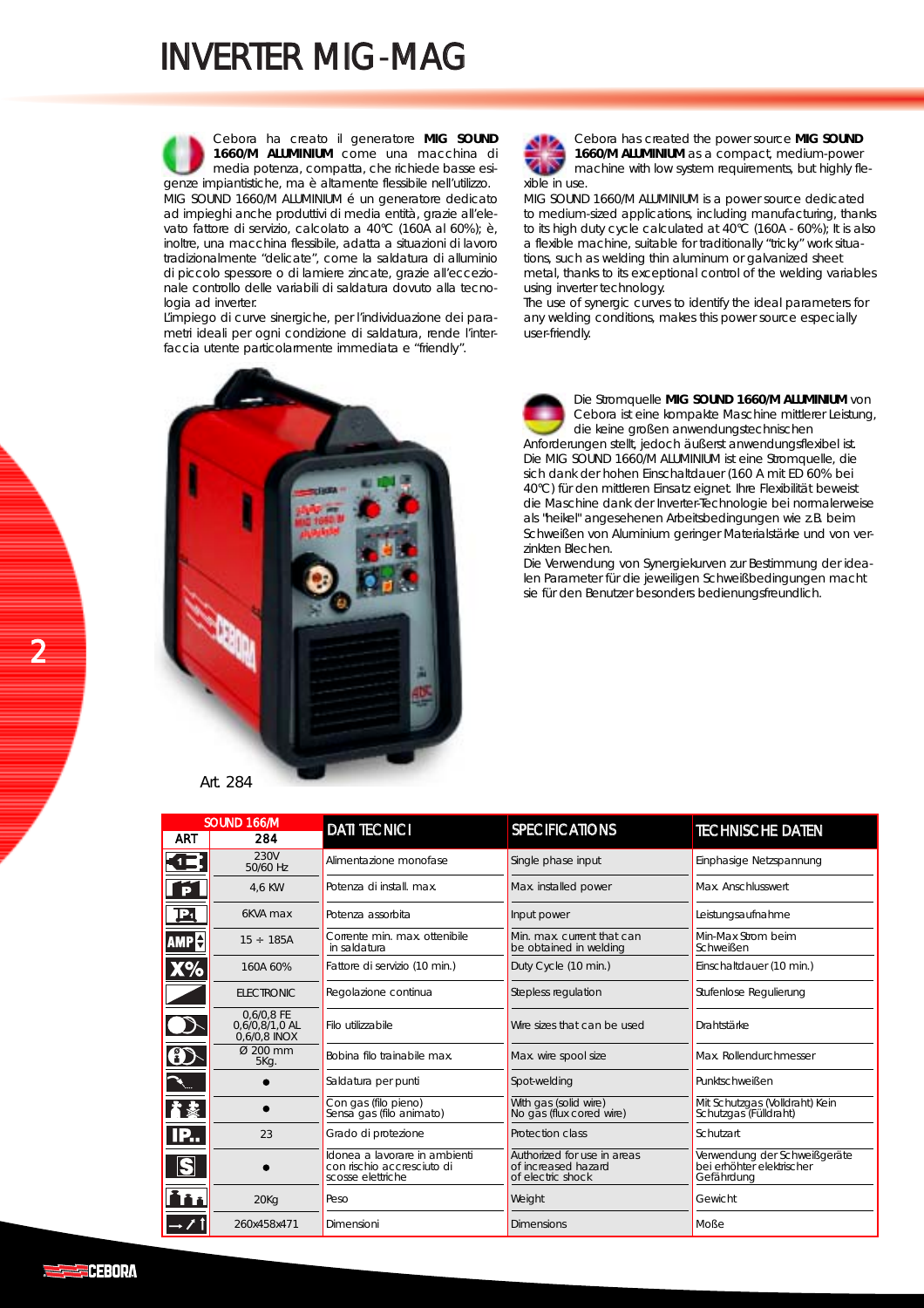# SOUND MIG ALUMINIUM



LE CURVE SINERGICHE

Per ogni particolare condizione operativa, esiste un abbinamento di valori velocità filo-tensione ideale per l'esito della saldatura. Mantenendo costanti le condizioni materiale d'apporto, diametro filo e gas di protezione, alla variazione della velocità filo viene associato un valore di tensione, considerato ideale per quella condizione di saldatura. L'unione dei punti velocità filo – tensione ideale corrispondente descrive una curva, detta sinergica, che impone al generatore la tensione ottimale di lavoro, al variare della velocità filo, con materiale d'apporto, diametro del materiale e gas assegnati. Il generatore MIG SOUND 1660/M ALU-MINIUM viene fornito completo delle curve relative alle più comuni condizioni di saldatura memorizzate: l'utilizzatore può facilmente richiamare ed utilizzare quella più adatta alla sua esigenza; l'utilizzatore può, inoltre, impostare e memorizzare specifici programmi con condizioni operative personalizzate.



For each particular working condition there is an ideal combination of wire speed-voltage values for best welding results. While keeping the welding material, wire diameter, and protection gas conditions constant, as the wire speed changes a new voltage value is assigned, considered ideal for those specific welding conditions. The combination of wire speed – ideal voltage points corresponding describes a curve, known as synergic, which sets the power source to the ideal working voltage as the wire speed varies, based on the assigned welding material, wire diameter and gas.

The power source MIG SOUND 1660/M ALUMINIUM is supplied complete with saved curves for the most common welding conditions: the user may easily call up and use the one best suited to his or her needs; the user may also set and save specific programs with customized working conditions.



#### DIE SYNERGIEKURVEN

Für jede Arbeitsbedingung gibt es ideale Schweissparameter Drahtvorschubgeschwindigkeit/Spannung. Bei gleich bleibenden Zusatzwerkstoff, Drahtdurchmesser und Schutzgas wird der jeweiligen Drahtvorschubgeschwindigkeit, ein Spannungswert zugeordnet, der sich den bestimmten Schweißbedingungen optimal anpasst. Die Verbindung der Punkte

Drahtvorschubgeschwindigkeit – entsprechende Spannung ergibt eine als Synergiekurve bezeichnete Kennlinie, die bei sich ändernder

Drahtvorschubgeschwindigkeit in der Stromquelle die für den jeweils vorgegebenen Zusatzwerkstoff, den

Materialdurchmesser und das verwendete Gas ideale Arbeitsspannung einstellt. Bei Lieferung der Stromquelle MIG SOUND

1660/M ALUMINIUM sind schon die Synergie-Kurven für die gebräuchlichsten Schweißbedingungen gespeichert: der Benutzer kann die für seine Erfordernisse am besten geeignete Kurve in einfacher Weise abrufen und verwenden. Außerdem hat der Benutzer die Möglichkeit, spezielle Parameter für benutzerspezifische Arbeitsbedingungen einzustellen und zu speichern.



| MATERIALE FILO - WIRE MATERIAL - DRAHTWERKSTOFF      | DIAMETRO FILO - WIRE DIAMETER - DRAHTDURCHMESSER | GAS - GAS - GAS                                            |
|------------------------------------------------------|--------------------------------------------------|------------------------------------------------------------|
| Al-Si                                                | 0.6<br>0.8<br>1.0                                | Ar<br>Ar<br>Ar                                             |
| Al-Mg                                                | 0.8<br>1.0                                       | Ar<br>Ar                                                   |
| Cu-Si                                                | 0.8                                              | Ar                                                         |
| Fe l                                                 | 0.6<br>0.8<br>0.6<br>0.8                         | $Ar-CO2$<br>$Ar-CO2$<br>CO <sub>2</sub><br>CO <sub>2</sub> |
| SS                                                   | 0.8                                              | $Ar-CO2$                                                   |
| Filo animato/Flux-cored wire / Fülldraht             | 0.9                                              |                                                            |
| Programmi manuali/Manual programs/Manuelle Programme |                                                  |                                                            |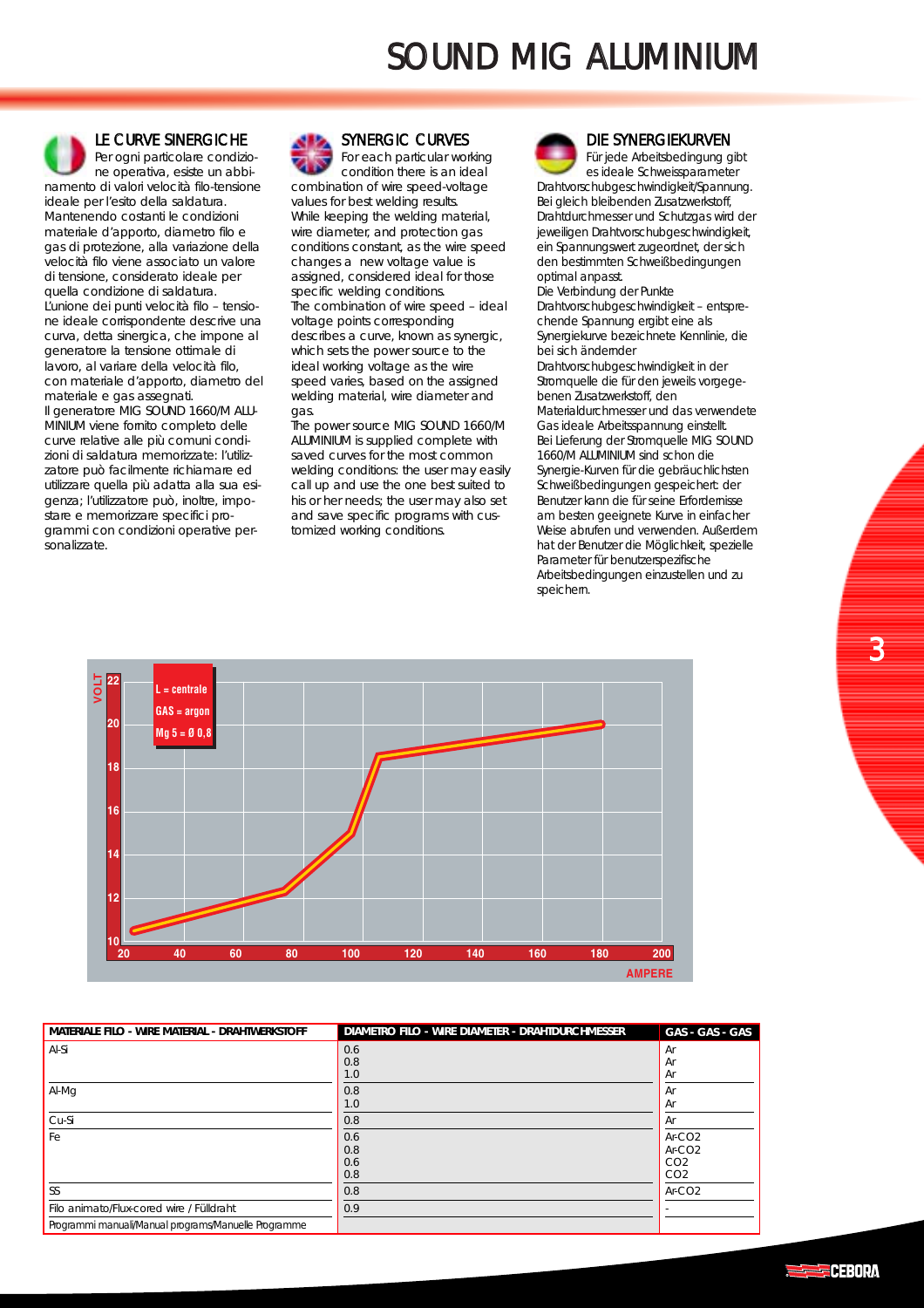

#### LA TECNOLOGIA AD INVERTER

La tecnologia ad inverter è un sistema di conversione della tensione che, applicato alla saldatura, permette di realizzare generatori di dimensioni e consumi ridotti, inoltre dotati di un sofisticato sistema di controllo delle variabili del processo.

1. Un raddrizzatore/filtro trasforma la tensione di alimentazione della linea da alternata in continua; tale passaggio è necessario per l'intervento successivo del dispositivo inverter propriamente detto.

2. Il dispositivo inverter riporta la tensione da continua ad alternata, ma aumentandone enormemente la frequenza (nell'ordine dei 100 KHz): ciò permette di gestire la corrente con dispositivi magnetici di dimensioni ridotte, rispetto alle tecnologie tradizionali.

3. Il trasformatore adatta la tensione alternata ad alta frequenza, al valore richiesto al processo di saldatura; il trasformatore, grazie all'alto valore della frequenza sul primario, è in grado di avere, oltre a dimensioni ridottei, assorbimenti bassi rispetto alla tecnologia tradizionale.

4. Il raddrizzatore/induttore successivo trasforma la tensione alternata in uscita dal trasformatore in tensione continua, a cui corrisponde la corrente di saldatura voluta.

5. Un feed-back sull' inverter garantisce che il valore della corrente di saldatura in uscita sia mantenuto al valore di set; il feed-back è, inoltre, in grado di controllare la forma d'onda. Come si vede dallo schema, il controllo delle variabili di processo avviene totalmente per via elettronica, riducendo al minimo le inerzie ed aumentando enormemente la precisione. Il trasformatore ad alta frequenza, inoltre, consente assorbimenti di corrente ridotti e conseguenti risparmi energetici fino 40%, rispetto alle tradizionali macchine a volantino.

#### INVERTER **TECHNOLOGY**

Inverter technology is a voltage conversion system which, applied to welding, makes it possible to develop compact power sources with low energy consumption, equipped with a sophisticated process variable control system.

1. A rectifier/filter converts the supply voltage from alternating to direct; this passage is necessary to subsequently trip the inverter device itself.

2. The inverter device returns the direct voltage to alternating, but significantly increases its frequency (to around 100 KHz): this makes it possible to manage current using smaller magnetic devices compared to traditional technologies.

3. The transformer adapts the alternating voltage at high frequency to the value required for the welding process; thanks to the high frequency on the primary circuit, the transformer can offer not only compact size, but low absorption compared to traditional technology.

4. The rectifier/inductor then converts the alternating voltage leaving the transformer to direct current, corresponding to the desired welding current.

5. A feed-back on the inverter ensures that the output welding current value is kept at the set value; the feed-back is also capable of checking the waveform.

As you can see in the diagram, the process variables are controlled fully electronically, reducing inertia to a minimum and massively increasing precision.

The high frequency transformer also allows reduced current absorption, and thus energy savings of up to 40% compared to traditional handwheel machines.



#### DIE INVERTER **TECHNOLOGIE**

Bei der Inverter-Technologie handelt es sich um ein Verfahren zur Spannungsumwandlung, das, wenn es bei der Schweißtechnik angewandt wird, die Konstruktion von kompakten und sparsamen Stromquellen erlaubt, die außerdem über ein anspruchsvolles System zur Steuerung der Prozessvariablen verfügen.

1. Ein Gleichrichter/Filter wandelt die Netzspannung von Wechselspannung in Gleichspannung um. Diese Umwandlung ist erforderlich, damit der eigentliche Inverter seine Funktion erfüllen kann.

2. Der Inverter wandelt die Gleichspannung wieder in eine Wechselspannung um, erhöht jedoch ihre Frequenz beträchtlich (in der Größenordnung von 100 KHz): dies erlaubt die Steuerung des Stroms mit magnetischen Einrichtungen, die gegenüber der herkömmlichen Technik eine sehr geringe Größe haben.<br>3. Der Transformator passt die hochfre-

quente Wechselspannung an den vom Schweißprozess geforderten Wert an. Dank der hohen Frequenz auf der Primärseite hat der Transformator nicht nur gegenüber der traditionellen Technik kleinere Abmessungen, sondern auch eine geringere Stromaufnahme.

4. Die nachgeordnete Baugruppe Gleichrichter/Drossel wandelt die Wechselspannung am Ausgang des Transformators in eine Gleichspannung um, der dem gewünschten Schweißstrom entspricht.

5. Eine Rückführung zum Inverter garantiert, dass der Wert des Schweißstroms am Ausgang auf dem Sollwert gehalten wird. Durch die Rückführung ist außerdem die Steuerung der Wellenform möglich. Wie man aus dem Diagramm ersehen kann, erfolgt die Steuerung der Prozessvariablen vollständig elektronisch, so dass die Trägheiten auf ein Minimum reduziert werden und die Genauigkeit enorm erhöht wird. Der HF-Transformator ermöglicht außerdem die Reduzierung der Stromaufnahme und folglich Energieeinsparungen von bis zu 40% gegenüber herkömmlichen Maschinen mit magnetischer Regelung mittels Handrad.

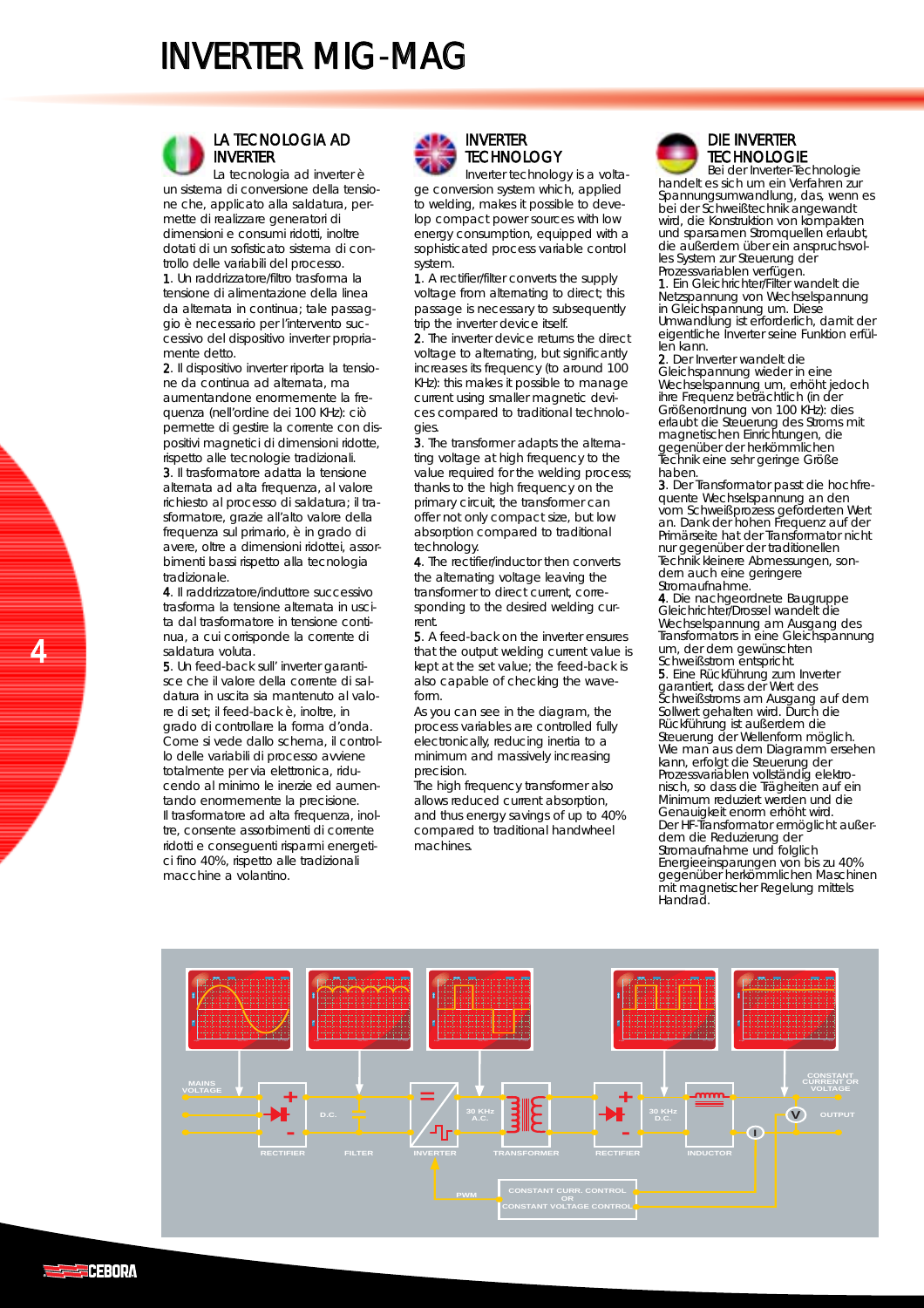### 284 - SOUND MIG ALUMINIUM





#### APPLICAZIONI

La straordinaria stabilità dell'arco ai minimi di corrente, dovuta al controllo completamente elettronico delle variabili, unita alla capacità di gestire fili di piccolo diametro (anche di alluminio), grazie alla torcia PULL2000, si traducono, in saldatura, in una minore quantità di calore trasferita al pezzo in lavorazione: ciò permette di operare su materiali "difficili" come l'alluminio anche di piccolo spessore (1 mm), senza creare deformazioni indesiderate del pezzo.

Per questa caratteristica, MIG SOUND 1660/M ALUMINIUM trova applicazione anche nella saldobrasatura di lamiere zincate (specialmente nell'autocarrozzeria), ove è essenziale ridurre al minimo il calore trasferito, per evitare l'evaporazione dello strato protettivo di zinco (lo zinco evapora infatti a 400°C ed è altamente tossico se inalato).

Il generatore è dotato di curve sinergiche con le speciali funzioni "hot-start" e "crater-filler" con comando a 4 tempi sulla torcia, per la saldatura di spessori maggiori; la funzione "hot-start" evita la non completa penetrazione del cordone o, addirittura, l'incollaggio delle parti, alla partenza, quando i pezzi sono freddi; la funzione "crater-filler" consente il riempimento del cordone in fase di uscita, escludendo la formazione di zone di innesco di cricche.

MIG SOUND 1660/M ALUMINIUM ha conseguito la certificazione TUV per eseguire saldature su parti strutturali: le prove di certificazione consistono nell'esecuzione di saldature in piano, su spessori da 1 a 3 mm, con le più comuni leghe di alluminio, sottoposte a prove meccaniche e radiografia.

#### APPLICATIONS

The extraordinary stability of the arc at minimum currents, due to the fully electronic variable control, and combined with the ability to manage small diameter wires (even aluminum) thanks to the PULL2000 torch, translate in welding into less heat transferred to the workpiece This makes it possible to work on "difficult" materials such as aluminum, even very thin (1 mm), without creating undesirable deformities in the part.

Because of this feature MIG SOUND 1660/M ALUMINIUM can also be applied in brazing and welding galvanized sheet metal (especially in auto body work), where it is essential to reduce heat transfer to a minimum to avoid evaporating the protective layer of zinc (zinc evaporates at 400°C, and is highly toxic if inhaled).

The power source is equipped with synergic curves with the special "hotstart" and "crater-filler" functions; the "hot-start" function avoids incomplete penetration of the bead, or even sticking of parts, when the parts are cold at start-up; the "crater-filler" function makes it possible to fill bead during output, eliminating the creation of areas subject to cracking.

MIG SOUND 1660/M ALUMINIUM has been awarded TUV certification for welding on structural parts: the certification tests consist of flat welding, on thicknesses from 1 to 3 mm, with the most common alloys of aluminum, subjected to both mechanical tests and X-rays.



#### ANWENDUNGEN

Dank der außerordentlichen Stabilität des Lichtbogens bei niedrigsten Stromwerten, die durch die vollständig elektronische Steuerung der Schweißvariablen erreicht wird, und dank der Möglichkeit der Verwendung von Drähten (auch aus Aluminium) sehr kleinen Durchmessers mit dem Brenner PULL 2000 ist die Wärmeeinbringung ins Werkstück beim Schweißen sehr gering: dies gestattet das Schweißen von "schwierigen" Materialien wie Aluminium auch geringer Materialstärke (1 mm), ohne dass es zu unerwünschten Verformungen des Werkstücks kommt. Aufgrund dieses Merkmals kommt die

Stromquelle MIG SOUND 1660/M ALUMI-NIUM auch beim Schweißlöten von verzinkten Blechen (insbesondere im Karosseriebau) zum Einsatz, wo die Wärmeeinbringung auf ein Minimum reduziert werden muss, um das Verdampfen der schützenden Zinkbeschichtung zu verhindern (Zink verdampft nämlich bei 400°C und der entstehende Dampf ist hochgiftig, wenn er eingeatmet wird). Die Stromquelle verfügt zum Schweißen von größeren Materialstärken über Synergiekurven mit den Sonderfunktionen "Hot-Start" und "Crater-Filler" und mit 4-Takt-Steuerung auf dem Brenner. Die Funktion "Hot-Start" verhindert Nähte mit ungenügender Eindringung und das Verkleben der Teile beim Start, wenn die Werkstücke noch kalt sind. Die Funktion "Crater-Filler" erlaubt das Füllen der Naht beim Austritt, so dass keine Zonen entstehen, in denen sich Schwundrisse bilden könnten. MIG SOUND 1660/M ALUMINIUM verfügt über die TÜV-Zulassung für die Ausführung von Schweißungen an Konstruktionsteilen: Für die Zulassung müssen Schweißungen in der Waagrechten an Stärken von 1 bis 3 mm mit den gebräuchlichsten Aluminiumlegierungen ausgeführt werden, die mechanischen- und Röntgenprüfungen unterzogen werden.

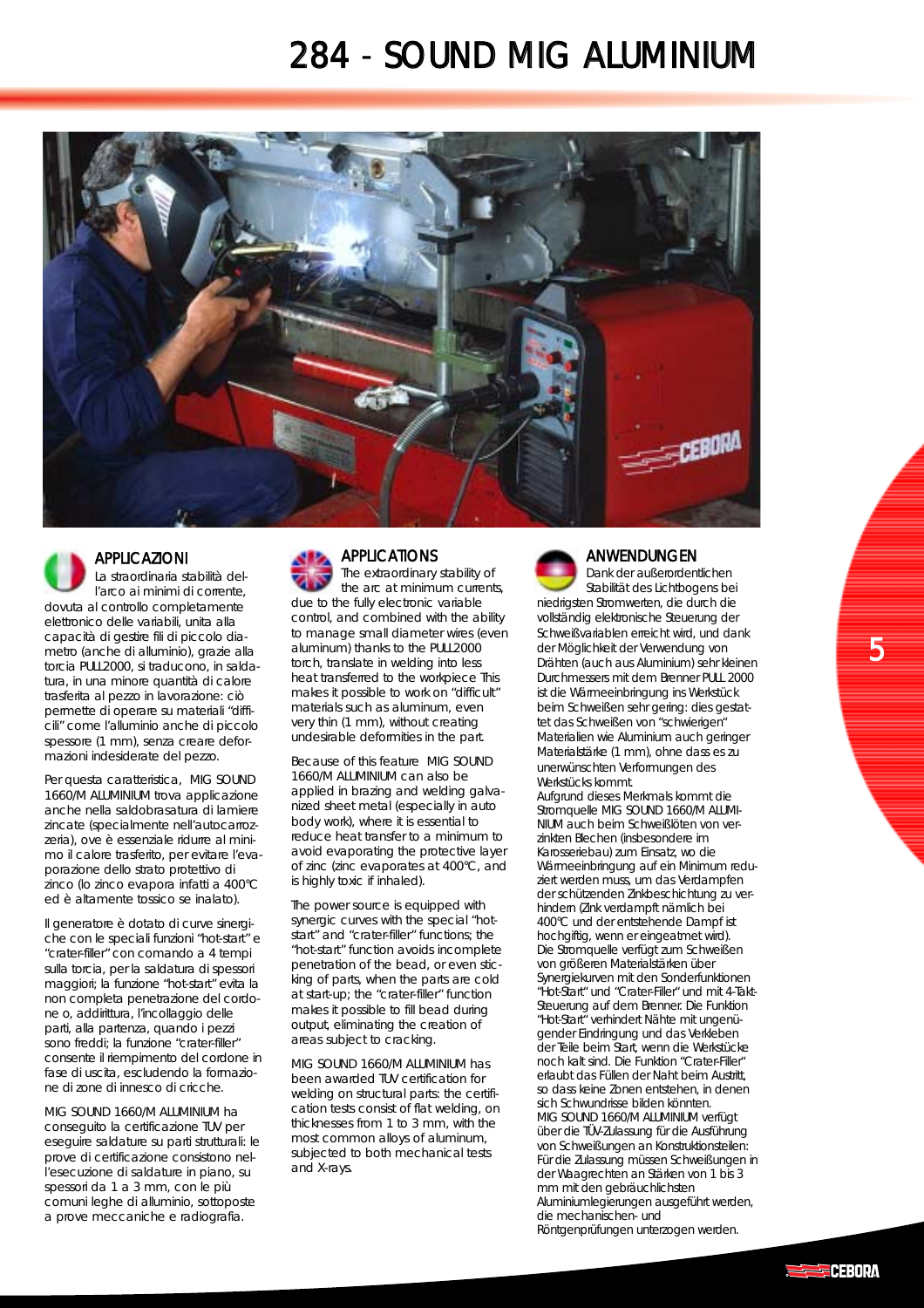





### Pull 2000

Una menzione particolare merita la torcia PULL2000 art. 1562 con comando digitale di regolazione della corrente, che assicura l'alimentazione affidabile anche del filo di alluminio diametro 0.6 mm, grazie al motore di traino inserito nell'impugnatura ed alla particolare geometria interna.

Uno dei criteri progettuali che ha guidato lo sviluppo della torcia è l'ergonomia, in considerazione del fatto che la postura di lavoro in saldatura, è spesso scomoda e confinata in spazi angusti: la torcia PUSH-PULL pesa soltanto 970g. ed ha un ingombro massimo trasversale di 66 mm; è, inoltre, provvista di comando up-down di regolazione della corrente, affinché l'operatore possa intervenire sulla corrente di saldatura, senza distogliere l'attenzione dal pezzo in lavorazione.

### **CONFIGURAZIONE**

Il generatore MIG SOUND 1660/M ALUMINIUM ha 3 possibili configurazioni:

#### torcia art.1246

per fili in ferro, acciaio inossidabile e rame-silicio per saldobrasature torcia art.1561 PULL2000 per fili in alluminio di piccolo diametro

torcia art.1562 SPOOL-GUN

per tutti i tipi di filo, anche a grande distanza dal generatore, grazie al dispositivo di traino e alla piccola bobina incorporati nell'impugnatura



### **CONFIGURATION**

The power source MIG SOUND 1660/M ALUMINIUM has 3 possible configurations:

### torch art.1246

for wires made of iron, stainless steel, and copper-silicon for brazing and welding torch art.1561 PULL2000

for small-diameter aluminium wires

torch art.1562 SPOOL-GUN

for all types of wire, even quite distant from the power source, thanks to the drive device and small coil built into the handle.



Es gibt drei mögliche Konfigurationen der Stromquelle MIG SOUND 1660/M ALUMINIUM:

Brenner Art. 1246

für Drähte aus Eisen, nichtrostendem Stahl und Kupfer-Silizium zum Schweißlöten Brenner Art. 1561 PULL2000

für Aluminiumdrähte kleineren Durchmessers

Brenner Art. 1562 SPOOL-GUN

für alle Drahttypen; zum Schweißen auch in großer Entfernung von der Stromquelle dank der Drahtfördereinrichtung und der in den Griff integrierten kleinen Spule.



Worthy of special mention is the PULL2000 torch art. 1562

with digital current adjustment command, which also ensures reliable feeding of the 0.6 mm diameter aluminum wire, thanks to the drive motor inserted in the handle and its unique internal shape.

One of the primary engineering criteria used in developing the torch was attention to ergonomics, in consideration of the fact that the working position for welding is often uncomfortable and confined to tight spaces: the PUSH-PULL torch weighs just 970g. and has a maximum transverse dimension of 66 mm; it is also equipped with updown current adjustment command, so that the operator may adjust the welding current, without taking his or her attention away from the workpiece.



### Pull 2000

Eine besondere Erwähnung verdient der Brenner PULL2000 Art. 1562 mit digitaler Steuerung für die Regelung des Stroms, der dank des in den Griff integrierten Fördermotors und der besonderen internen Geometrie die zuverlässige Zuführung auch des Aluminiumdrahts mit 0,6 mm Durchmesser garantiert. Eines der Planungskriterien bei der Entwicklung des Brenners war die ergonomische Gestaltung, wobei die Tatsache berücksichtigt wurde, dass man beim Schweißen oft eine äußerst unbequeme Arbeitshaltung einnehmen und auf sehr engem Raum arbeiten muss: Der Brenner PUSH-PULL wiegt nur 970 g und hat eine maximale Breite von 66 mm; außerdem verfügt er über eine UP/DOWN-Steuerung für die Regulierung des Schweißstroms, so dass der Schweißer den Schweißstrom verändern kann, ohne seinen Blick vom Werkstück zu nehmen.



6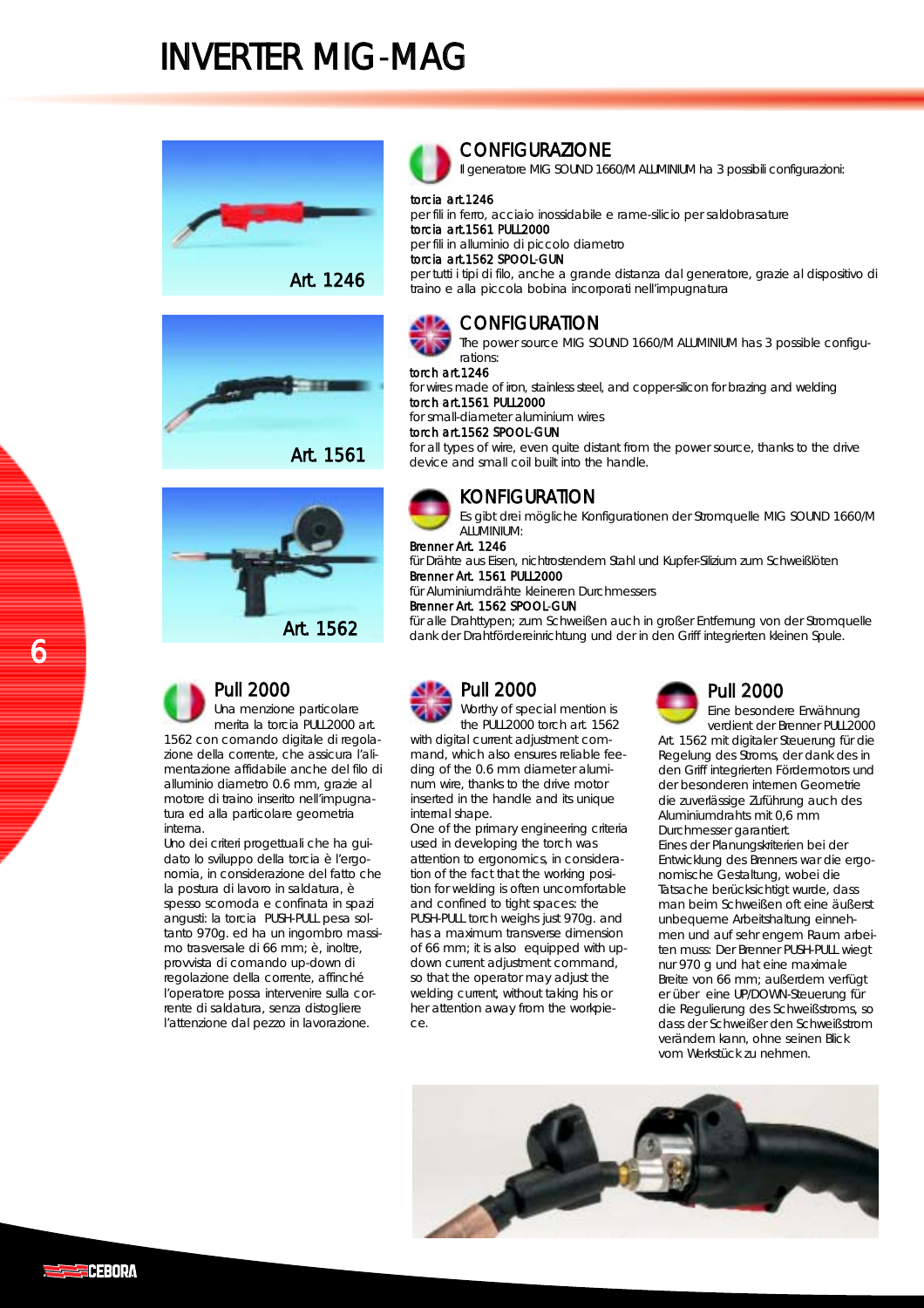# SOUND MIG ALUMINIUM





| POS. | <b>DESCRIZIONE</b>                                                                | <b>DESCRIPTION</b>                                                           | <b>BESCHREIBUNG</b>                                                      |
|------|-----------------------------------------------------------------------------------|------------------------------------------------------------------------------|--------------------------------------------------------------------------|
| А    | Led termostato.                                                                   | Thermostat LED.                                                              | A - LED Thermostat.                                                      |
| R    | Manopola velocità del filo e parametri<br>curve sinergiche.                       | Knob to adjust the wire speed and syner-<br>gic curve parameters.            | Regler Drahtvorschubgeschwindigkeit und<br>Parameter der Synergiekurven. |
|      | Led indicante la funzione puntatura.                                              | LED indicating the spot-welding function.                                    | LED für die Anzeige der Punktschweiß-<br>Funktion.                       |
|      | Manopola tempo di puntatura.                                                      | Spot welding time knob.                                                      | Regler Punktschweißzeit.                                                 |
|      | Attacco centralizzato.                                                            | Central adapter.                                                             | Zentralanschluss.                                                        |
|      | Presa morsetto di massa.                                                          | Earth clamp socket.                                                          | Steckbuchse für Masseanschluss.                                          |
|      | Display corrente di saldatura.                                                    | Welding current display.                                                     | Schweißstrom-Anzeige.                                                    |
| Н    | Led accensione macchina.                                                          | Machine ON LED.                                                              | Betriebskontrolllampe                                                    |
|      | Manopola tensione di saldatura e tensio-<br>ne all'interno della curva sinergica. | Knob to adjust the welding voltage and<br>voltage within the synergic curve. | Regler Schweißspannung und Spannung<br>innerhalb der Synergiekurve.      |
|      | Led funzione saldatura in continuo.                                               | LED indicating the continuous welding<br>function.                           | LED Funktion Dauerschweißen.                                             |
| M    | Led funzione intermittenza.                                                       | LED indicating the stitch function.                                          | LED Funktion Intervallschweißen.                                         |
| Ν    | Manopola regolazione tempo di pausa.                                              | Pause time setting knob.                                                     | Regler für die Einstellung der Pausenzeit.                               |
| O    | Tasto per la scelta del modo di saldatura.                                        | Welding mode selection key.                                                  | Taste für die Wahl des Schweißverfahrens.                                |
|      | Manopola regolazione induttanza.                                                  | Choke adjustment knob.                                                       | Regler für die Einstellung der Induktivität.                             |
| Ω    | Display n° di programma in uso.                                                   | Current program display.                                                     | Anzeige der Nummer des in Gebrauch<br>befindlichen Programms.            |
| R    | Tasto per la scelta del programma.                                                | Program selection key.                                                       | Taste für die Programmwahl.                                              |
|      | Connettore SPOOL-GUN e del PUSH-PULL.                                             | SPOOL-GUN and PUSH-PULL connector.                                           | Steckvorrichtung SPOOL-GUN und PUSH-<br>PULL                             |

### ACCESSORI - ACCESSORIES - ZÜBEHOR



| ART.    | <b>DESCRIZIONE</b>                 | <b>DESCRIPTION</b>                     | <b>BESCHREIBUNG</b>                                        |
|---------|------------------------------------|----------------------------------------|------------------------------------------------------------|
| 1246    | Torcia CEBORA m.3                  | 3-m (9-ft) CEBORA torch                | CEBORA Schlauchpaket 3 m.                                  |
| 1561    | Torcia CEBORA PULL 2000 m 4.       | 4-m (12-ft) CEBORA PULL 2000 torch     | CEBORA PULL 2000 Schlauchpaket 4 m.                        |
| 1562    | Pistola trainafilo SPOOL-GUN.      | SPOOL-GUN wire feed gun.               | Drahtförderpistole SPOOL-GUN.                              |
| 1196    | Connessione m6 per art. 1562.      | 6-m (18-ft) connection for art. 1562.  | Verbindungsleitung 6 m für Art. 1562.                      |
| 1196.20 | Connessione m12 per art. 1562.     | 12-m (36-ft) connection for art. 1562. | Verbindungsleitung 12 m für Art. 1562.                     |
| 1432    | Carrello per trasporto generatore. | Power source cart                      | Wagen für den Transport der Stramquelle                    |
| 1450    | Flussometro 2 manometri.           | Flowmeter, 2 gauges.                   | Durchflußmesser mit 2<br>Manom.Fülldrahtrolle ø 0.9 Kg 4.5 |